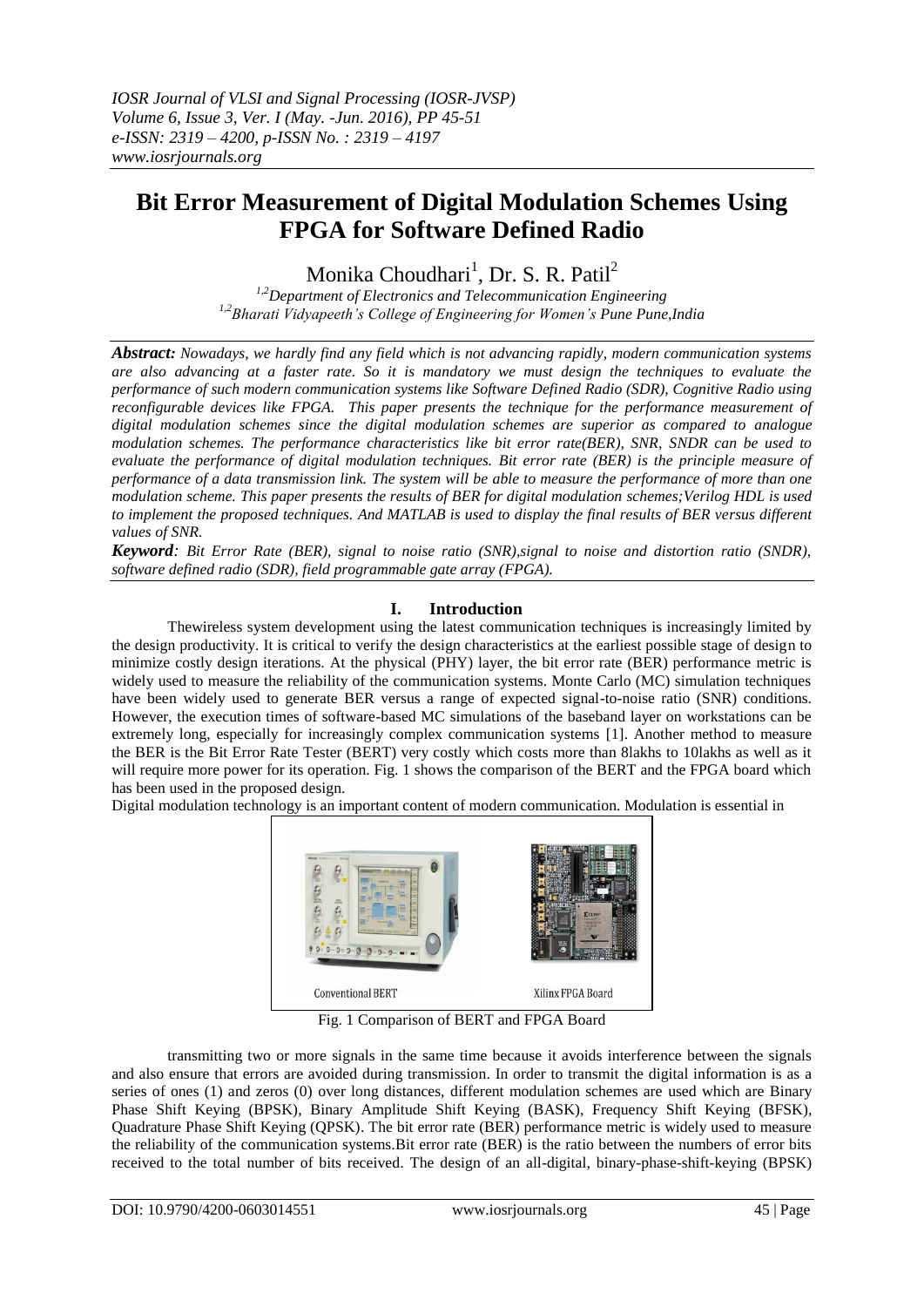demodulator is described, the project details the design of the components (e.g., Booth multipliers and pseudorandom noise (PN) generators) and the simulation of the entire system [2].

The rest of this paper is organized as follows. Section IIbriefly presents the different digital modulation schemes. Section III presents the implementation BER measurement process. Sections IV gives methodology usedand V presents the experimental results and VI gives applications of system. Finally, Section VII makes some concludingremarks with section VII discussing future scopes for the system.

## **II. Different Digital Modulation Schemes**

#### *A. Binary Phase Shift Keying*

In a BPSK, the phase of the sinusoidal carrier signal is changed according to the message while keeping the amplitude and frequency constant (Fig. 2).



Fig. 2 Basic circuit and waveform of BPSK Modulation

#### *B. Binary Amplitude Shift Keying*

In a Binary Amplitude-Shift keying, the amplitude of the sinusoidal carrier signal is changed according to the message level, while keeping the frequency and phase constant (Fig. 3).



Fig. 3 Basic circuit and waveform of BASK Modulation

### *C. Binary Frequency Shift Keying*

In a BFSK modulation process, the frequency of the sinusoidal carrier signal is changed according to the message level. It keeps the amplitude and phase constant (Fig. 4).



Fig. 4 Basic circuit and waveform of BFSK Modulation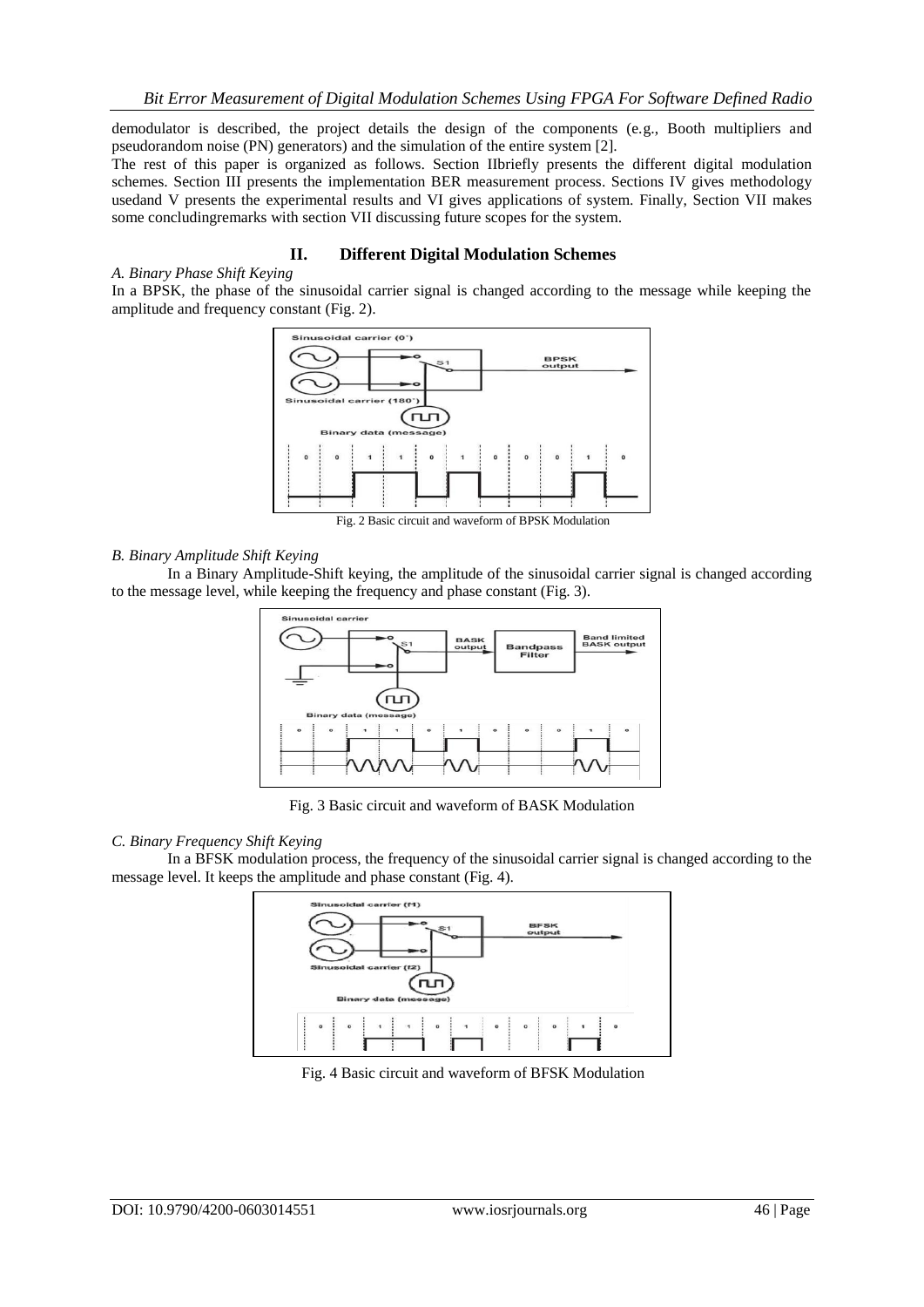## **III. Implementation of Ber Measurement Process**

 The proposed system is having the modulator and demodulator for the digital modulation schemes which are implemented using Verilog Hardware Description Language. The simulation of the BER calculation is done using the MATLAB software. For verification and synthesis of the Verilog codes of modulation schemes XILINX ISE Simulator has been used. The implementation of this synthesized code has been done on Spartan3 FPGA hardware kit.

## **IV. Methodology Used**

The following steps are used for the implementation of the overall system. Fig. 5 gives the flowchart of the system.

1. START.

2. Generate the input/modulating signal i.e. random data stream using PRPG.

3. Generate the carrier waveforms.

4. Modulate the modulating signal with carrier wave.

5. Add the noise in the output of modulator block.

6. Demodulate the signal obtained after adding the noise.

7. Measure the BER of the output signal of the demodulator.

8. Display the final results of BER graphically.

9. STOP.

## **V. Results**

The results of work done are given in this section. The RTL schematic for BASK modulation is shown in Fig. 6with device utilization for the same is shown in Fig. 7.Technology schematic for BASK is represented in Fig. 8.The RTL schematic for BPSK modulation is shown in Fig. 9 with device utilization for the same shown in Fig. 10. Technology schematic for BPSK is represented in Fig. 11.The RTL schematic for QPSK modulation is shown in Fig. 12 with device utilization for the same shown in Fig. 13. Technology schematic for QPSK is represented in Fig. 14.Simulation results for BER of BPSK modulation are presented in fig. 15.Simulation results for BER of QPSK modulation are presented in fig. 16.



Fig. 5Flowchart of Complete System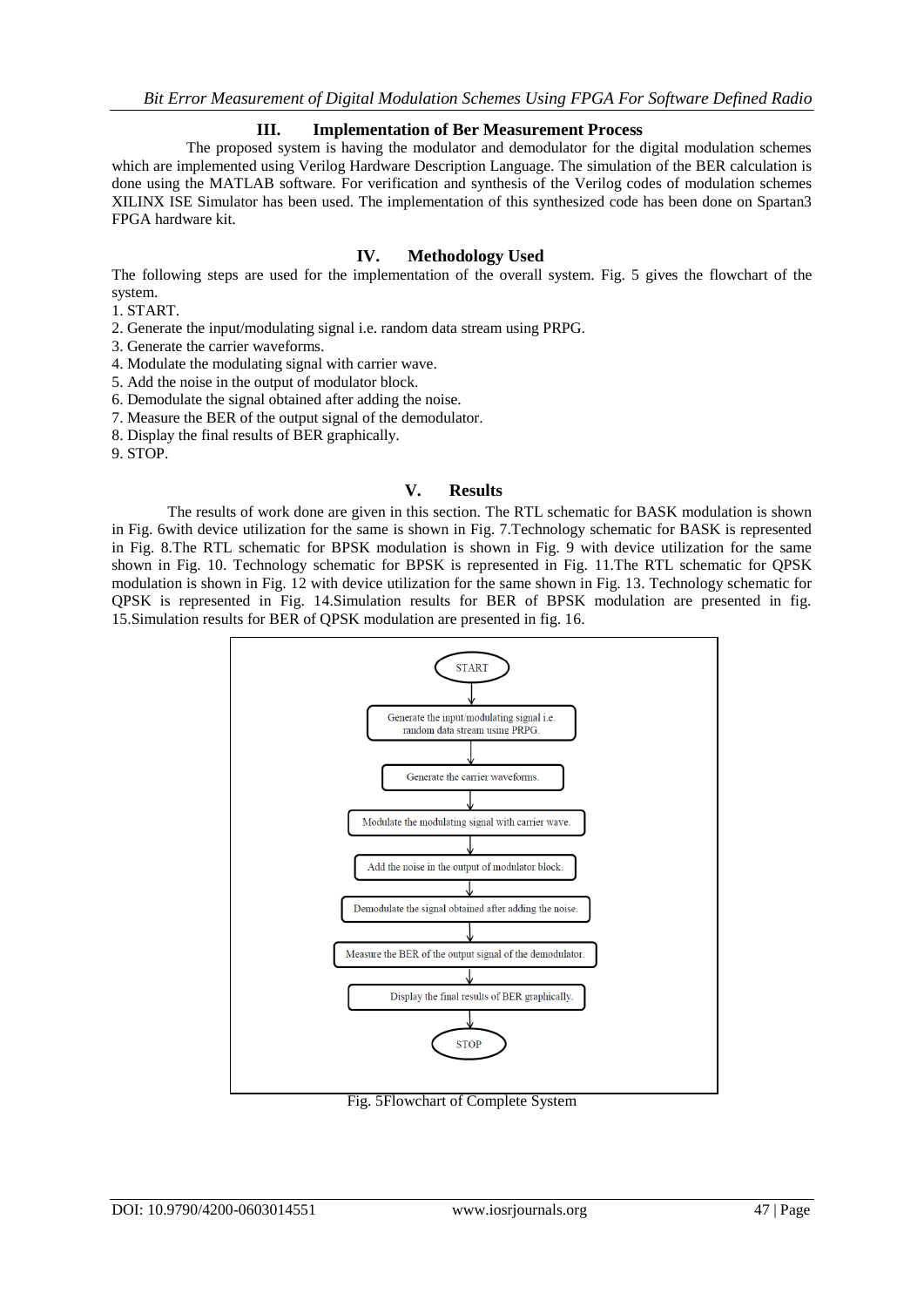

Fig. 6RTL schematic for BASK modulation

| <b>Device Utilization Summary</b><br>H         |             |                  |                    |         |  |  |
|------------------------------------------------|-------------|------------------|--------------------|---------|--|--|
| <b>Logic Utilization</b>                       | <b>Used</b> | <b>Available</b> | <b>Utilization</b> | Note(s) |  |  |
| Number of Slice Flip Flops                     | 16          | 3,840            | 1%                 |         |  |  |
| Number of 4 input LUTs                         | 32          | 3,840            | 1%                 |         |  |  |
| Number of occupied Slices                      | 16          | 1,920            | 1%                 |         |  |  |
| Number of Slices containing only related logic | 16          | 16               | 100%               |         |  |  |
| Number of Slices containing unrelated logic    | 0           | 16               | 0%                 |         |  |  |
| Total Number of 4 input LUTs                   | 32          | 3,840            | 1%                 |         |  |  |
| Number of bonded IOBs                          | 11          | 97               | 11%                |         |  |  |
| Number of BUFGMUXs                             |             | 8                | 12%                |         |  |  |
| Average Fanout of Non-Clock Nets               | 2.44        |                  |                    |         |  |  |





Fig. 8 Technology schematic forBASK Modulation



Fig. 9RTL schematic for BPSK modulation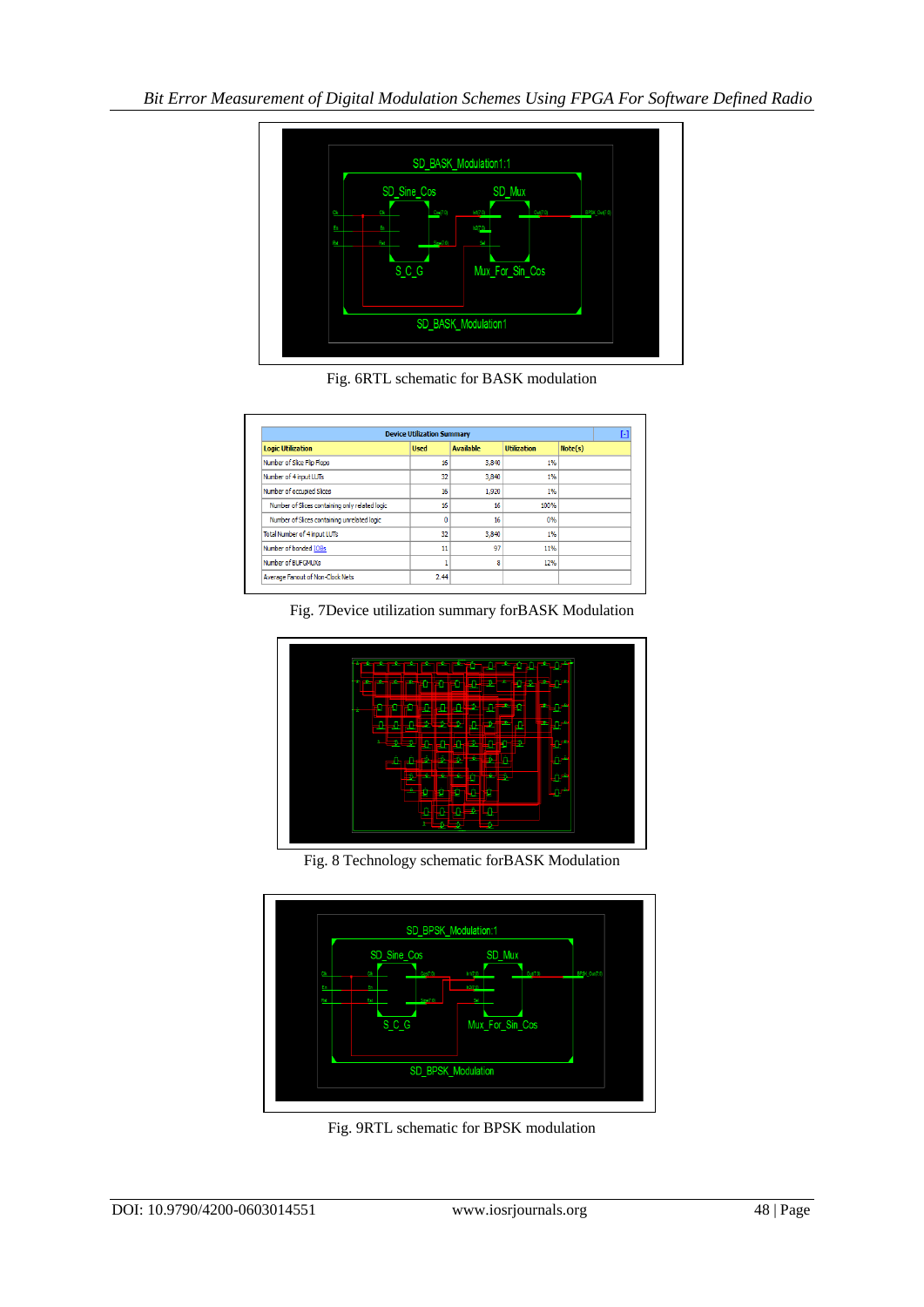| <b>Device Utilization Summary</b>              |             |                  |                    |         |  |
|------------------------------------------------|-------------|------------------|--------------------|---------|--|
| <b>Logic Utilization</b>                       | <b>Used</b> | <b>Available</b> | <b>Utilization</b> | Note(s) |  |
| Number of Slice Flip Flops                     | 16          | 3,840            | 1%                 |         |  |
| Number of 4 input LUTs                         | 40          | 3,840            | 1%                 |         |  |
| Number of occupied Slices                      | 20          | 1,920            | 1%                 |         |  |
| Number of Slices containing only related logic | 20          | 20               | 100%               |         |  |
| Number of Slices containing unrelated logic    | 0           | 20               | 0%                 |         |  |
| Total Number of 4 input LUTs                   | 40          | 3,840            | 1%                 |         |  |
| Number of bonded IOBs                          | 11          | 97               | 11%                |         |  |
| Number of BUFGMUXs                             |             | 8                | 12%                |         |  |
| Average Fanout of Non-Clock Nets               | 2.44        |                  |                    |         |  |

Fig. 10Device utilization summary forBPSK Modulation



Fig.11Technology schematic forBPSK Modulation



Fig. 12RTL schematic for QPSK modulation

| <b>Device Utilization Summary</b>              |              |                  |                    |         |  |  |
|------------------------------------------------|--------------|------------------|--------------------|---------|--|--|
| <b>Logic Utilization</b>                       | <b>Used</b>  | <b>Available</b> | <b>Utilization</b> | Note(s) |  |  |
| Number of Slice Flip Flops                     | 13           | 3,840            | 1%                 |         |  |  |
| Number of 4 input LUTs                         | 25           | 3,840            | 1%                 |         |  |  |
| Number of occupied Slices                      | 22           | 1.920            | 1%                 |         |  |  |
| Number of Slices containing only related logic | 22           | 22               | 100%               |         |  |  |
| Number of Slices containing unrelated logic    | $\mathbf{0}$ | 22               | 0%                 |         |  |  |
| Total Number of 4 input LUTs                   | 25           | 3,840            | 1%                 |         |  |  |
| Number of bonded IOBs                          | 47           | 97               | 48%                |         |  |  |
| Number of RAMB16s                              |              | 12               | 8%                 |         |  |  |
| Number of MULT18X18s                           | 2            | 12               | 16%                |         |  |  |
| Number of BUFGMUXs                             |              | 8                | 12%                |         |  |  |
| Average Fanout of Non-Clock Nets               | 1.47         |                  |                    |         |  |  |

Fig. 13Device utilization summary forBASK Modulation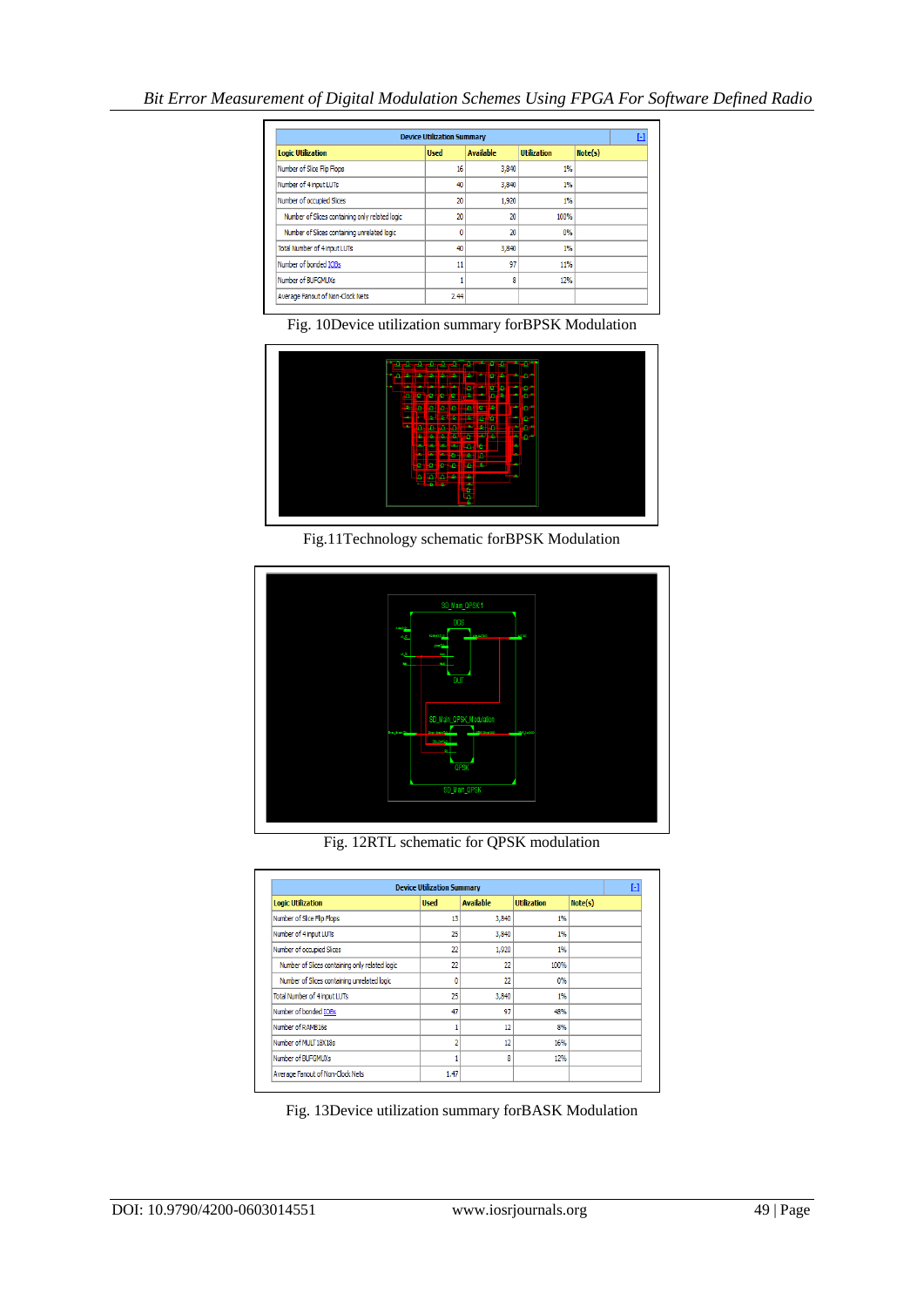

Fig. 14Technology schematic forQPSK Modulation



Fig. 15BER simulation results for BPSK modulation



Fig. 16BER simulation results for QPSK modulation

# **VI. Applications**

The system has the applications for the measurement of performance and checking the reliability of the networks like Commercial Communication Systems, Wireless Communication Systems, Optical Networks, Software Defined Radios and many more.

# **VII. Conclusion**

 The system has many advantages because of the use of its implementation on FPGA like gives fast results and reconfigurable design since using FPGA, productivity increases since time of design is reduced, cost is less as compared to conventional performance measurement methods. It consumes less power.